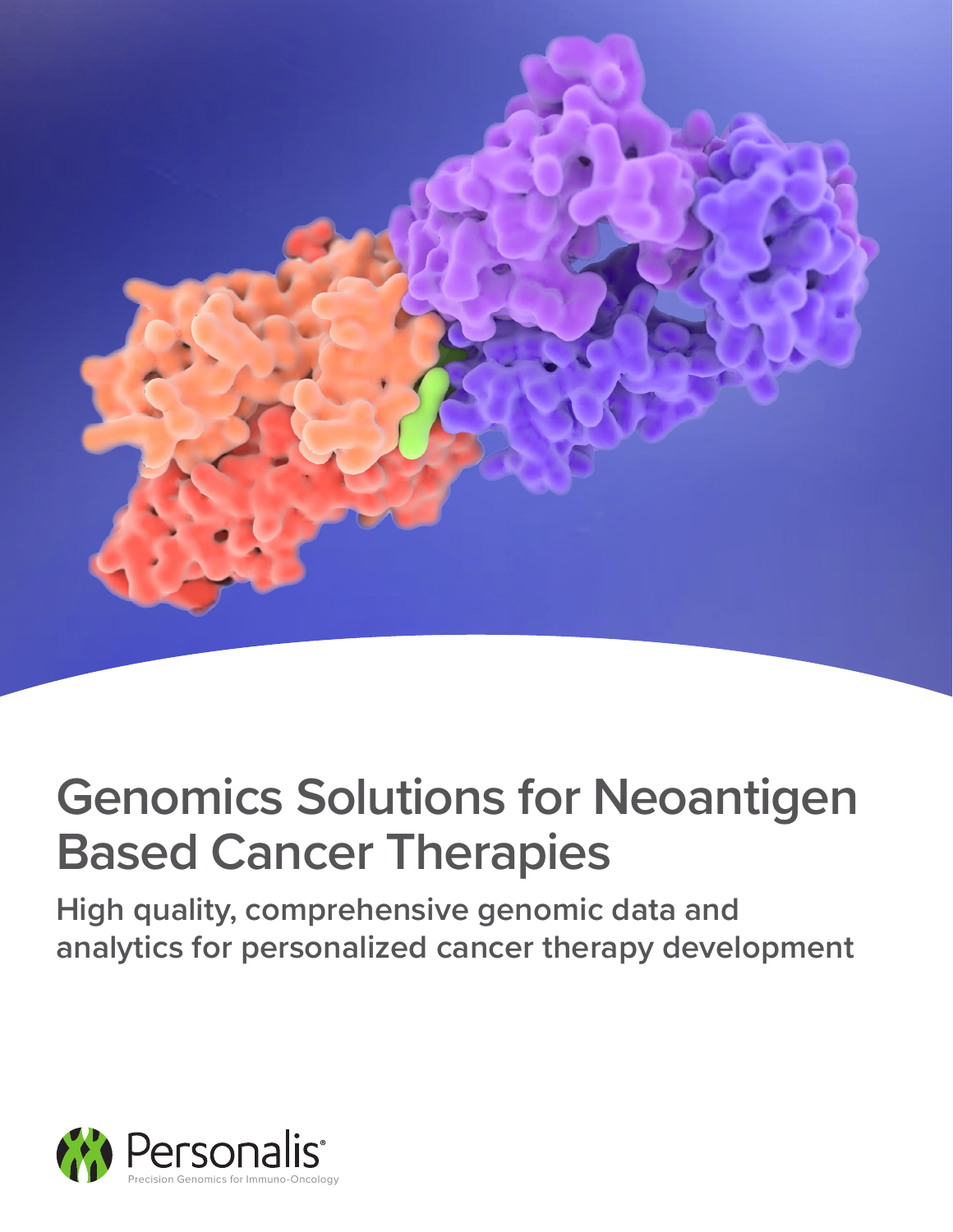# **Enabling Truly Personalized Neoantigen Based Cancer Therapies**

The first step of developing personalized cancer therapeutics is the identification of patientspecific neoantigens. With ImmunoID NeXT<sup>™</sup>, our partners can utilize our proprietary methods for predicting which neoantigens are more likely to elicit an immune response.

ImmunoID NeXT delivers high quality, exome-scale analysis of both DNA and RNA to guide the development of personalized cancer vaccines and personalized adoptive cellular therapies. The entire workflow is optimized to ensure that expedited turnaround timelines are routinely met for personalized cancer therapy development. The added regulatory support and quality assurance processes aid in sample compliance and facilitate the implementation of the platform in all phases of drug development from translational research, clinical trials, and, when applicable, post-approval and beyond.

### Accurate Sequencing



ImmunoID NeXT for tumor and germline sequencing includes NeXT Exome™ and NeXT Transcriptome™ powered by Personalis' ACE Platform®

# Reliable Delivery



Project tracking, genomic information management, rapid timelines, and seamless data upload via the Cloud

# Comprehensive Reporting

| H |  |
|---|--|

ImmunoID NeXT computational solutions produce data-rich outputs including accurate somatic variant calls, germline HLA typing, neoantigen prediction, and related novel biomarkers

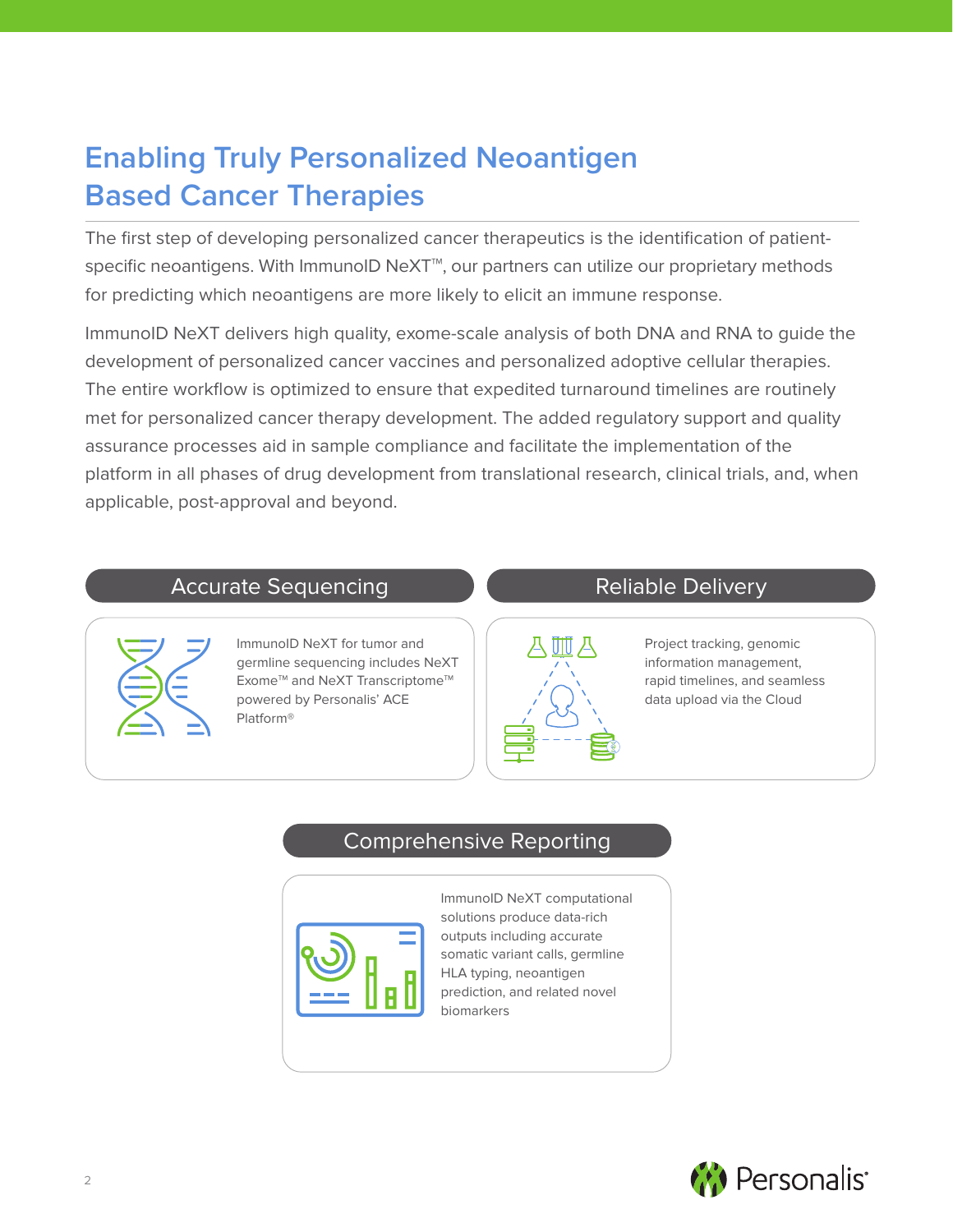# **Advanced Genomics Platform for Neoantigen Identification**

ImmunoID NeXT is a broad immunogenomics solution that combines Personalis' augmented and analytically-validated NeXT Exome and NeXT Transcriptome sequencing assays, with uniquely enhanced features that are key for the development of personalized cancer vaccines and adoptive cell therapies.

# Key features of ImmunoID NeXT™:



• Optimized dual extraction of both DNA and RNA from the same, precious tumor sample.



• Deep sequencing of tumor DNA at a mean coverage of ~300X, normal DNA at a mean coverage of ~150X, and tumor RNA at 200 Million total reads to provide comprehensive mutational landscape assessment.



• Use of our proprietary ACE Platform<sup>®</sup> to provide augmented coverage of difficult-to-sequence gene regions across the entire ~20,000-gene footprint.



- High Quality HLA typing of Class I and Class II alleles.
- Increase in the coverage of HLA alleles by targeting alternative reference sequences in the NeXT Exome design.



• Integration of both proprietary and publicly-available advanced analytical algorithms and tools to generate high quality and informative analytical reports.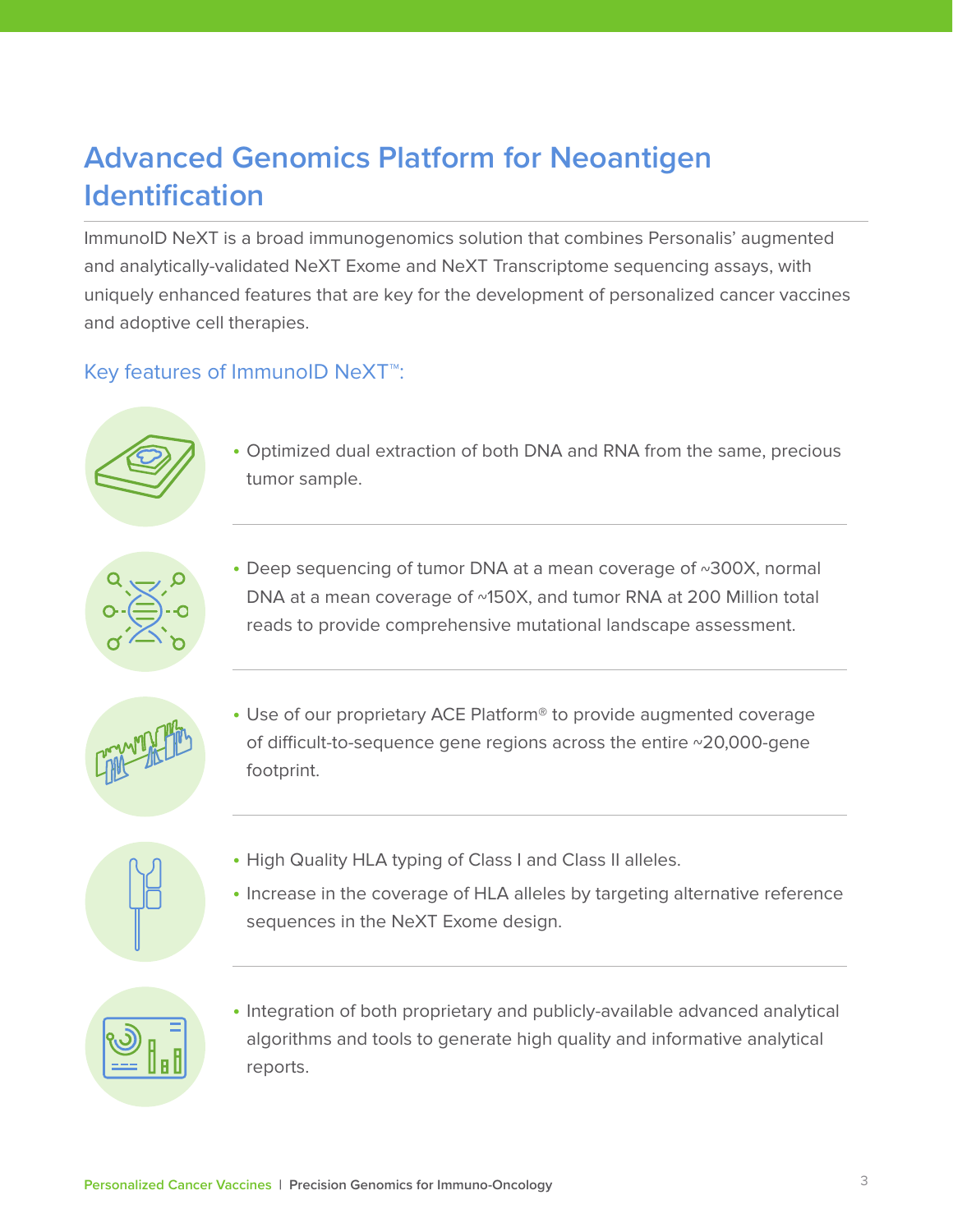# **Advanced Analytics**

Detecting tumor-specific neoantigens and predicting those that will be presented is a complex problem. Our ImmunoID NeXT combines highly sensitive exome-scale DNA and RNA sequencing with the NeoantigenID™<sup>†</sup> analytics engine for a comprehensive survey of putative neoantigens.

The advanced computational pipeline configurations produce data-rich analytics:

- Accurate identification of SNVs, indels and fusions, which are an abundant source of potentially-immunogenic neoantigens
- Robust and accurate HLA typing of Class I and Class II MHC loci
- Comprehensive characterization of each putative neoantigen by combining tumor-specific small variants and fusions with the patient-specific HLA types and predicting neoantigens using our internally developed pan-allelic machine learning algorithm, SHERPA<sup>™\*</sup>
	- − SHERPA relies upon a proprietary, high quality and unambiguous training dataset generated by performing immunopeptidomics on ~70 MHC Class I alleles using monoallelic cell lines. The scale and scope of SHERPA was further expanded by using a large, systematically reprocessed and curated repository of publicly available mono- and multiallelic immunopeptidomics datasets, as well as publicly available binding affinity data. This combined approach resulted in one of the largest training datasets consisting of 180 unique human alleles. Integrating data from diverse cell line and tissue types improved the generalizability of our models, a critically important aspect when applying our models to patient samples.
	- − SHERPA incorporates peptide and binding pocket information, expression level of the source protein, proteasomal cleavage, and features representing genes and regions propensities to comprehensively capture all aspects of epitope presentation.
- Additional immunogenomics analytics to capture the full tumor biology and the complexity of the tumor microenvironment

†Please refer to NeoantigenID Analytics brochure for more information. \*Please refer to SHERPA data sheet for detailed information.

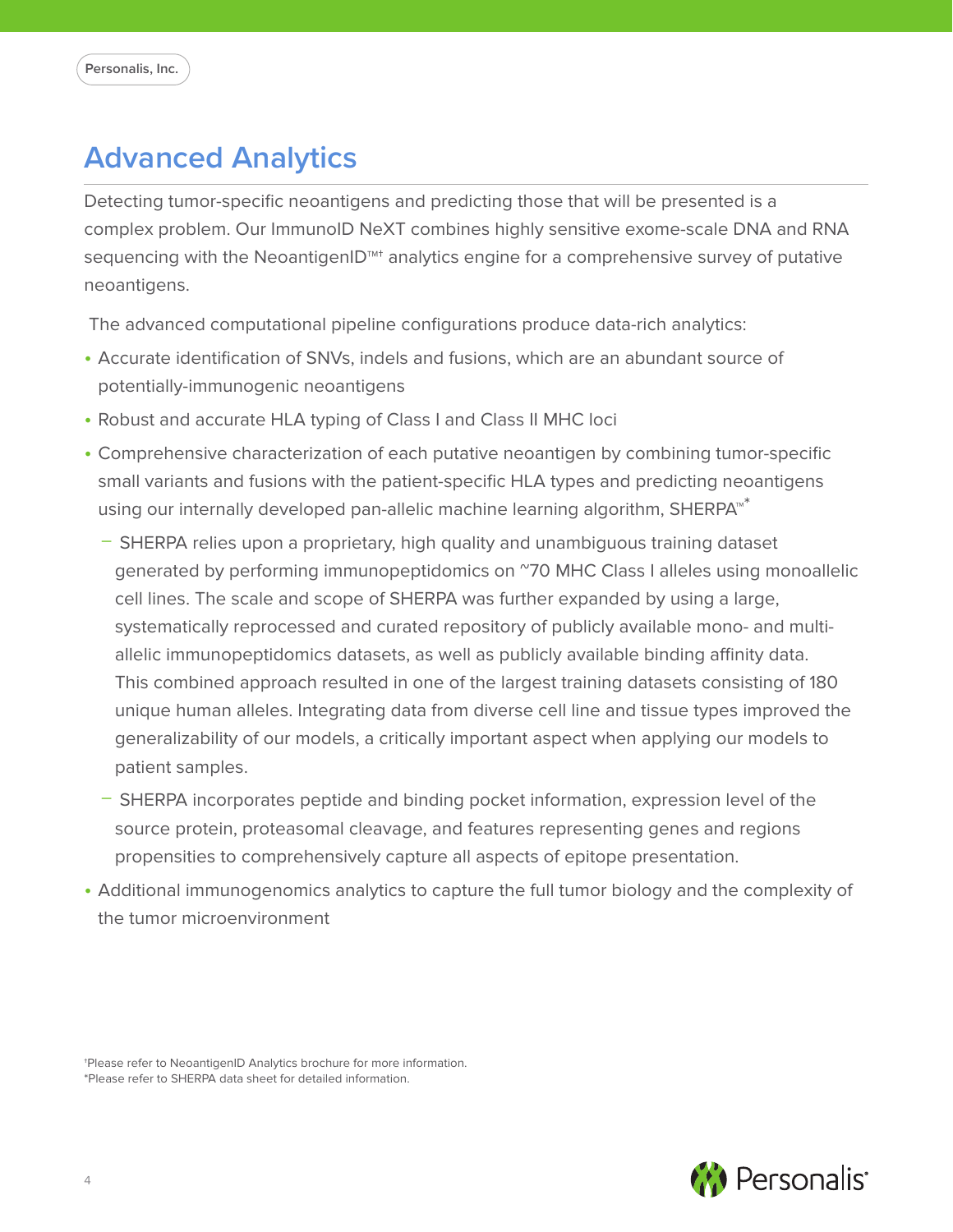ImmunoID NeXT integrates industry-standard algorithms and tools to produce a high quality and comprehensive dataset:

| <b>DNA Pipeline</b>                                                                                        | <b>RNA Pipeline</b>              |  |
|------------------------------------------------------------------------------------------------------------|----------------------------------|--|
| Raw data files and variant calls                                                                           | Raw data files and variant calls |  |
| Somatic variant annotation                                                                                 | Somatic variant annotation       |  |
| Copy Number Alternations (CNA)                                                                             | Gene expression                  |  |
| Germline HLA typing by allele                                                                              | Fusion events                    |  |
| <b>NeoantigenID Analytics</b>                                                                              |                                  |  |
| Tumor mutational burden, Neoantigen burden, and Personalis Composite Neoantigen Presentation Score (NEOPS) |                                  |  |

SHERPA-powered neoantigen characterization, binding and presentation prediction, secondary immunogenicity parameters, expression metrics

#### **InfiltrateID™ Analytics**

InfiltrateID leverages the augmented gene expression data derived from the NeXT Transcriptome to compute enrichment scores for eight distinct immune cell types from a single tumor specimen, using the single-sample gene set enrichment analysis.

#### **ImmunogenomicsID™ Analytics**

HLA loss of heterozygosity, Microsatellite instability status, Integrated summary of DNA and RNA data related to key pathways in immuno-oncology

#### **Oncoviruses**

Detection of the main oncoviruses and their genotypes

#### **Optional Analytics**

Optional clinical report on the genetic alterations found in 247 cancer-related genes for targeted therapy selection as well as tumor mutational burden (TMB) and microsatellite instability (MSI) status for immunotherapy selection. The clinical report also delivers relevant therapy recommendations and clinical trial matches.

# **Reliable Project and Data Delivery**

Processes and systems to ensure your project is delivered within the agreed upon timelines:



### Single Point of Contact

- A project manager (PM) is assigned to the study and will be your point of contact for status updates and ongoing communication
- PMs are PhD-level scientists with deep scientific and laboratory experience



### Real-time Project and Sample Status

- Symphony Genomics Management System links LIMS, pipelines, databases, and other internal systems for real-time project status and sample-level tracking with our PM team
- Symphony enables visibility to the process through automated QC alerts for key milestones and delivery of data with an expedited turnaround time



### Lock Down of the Platform and Pipeline Versions

- Symphony allows lock down of the platform and analytical pipeline versions for the life of your study
- Customization in reporting to meet the needs of client's downstream process and pipelines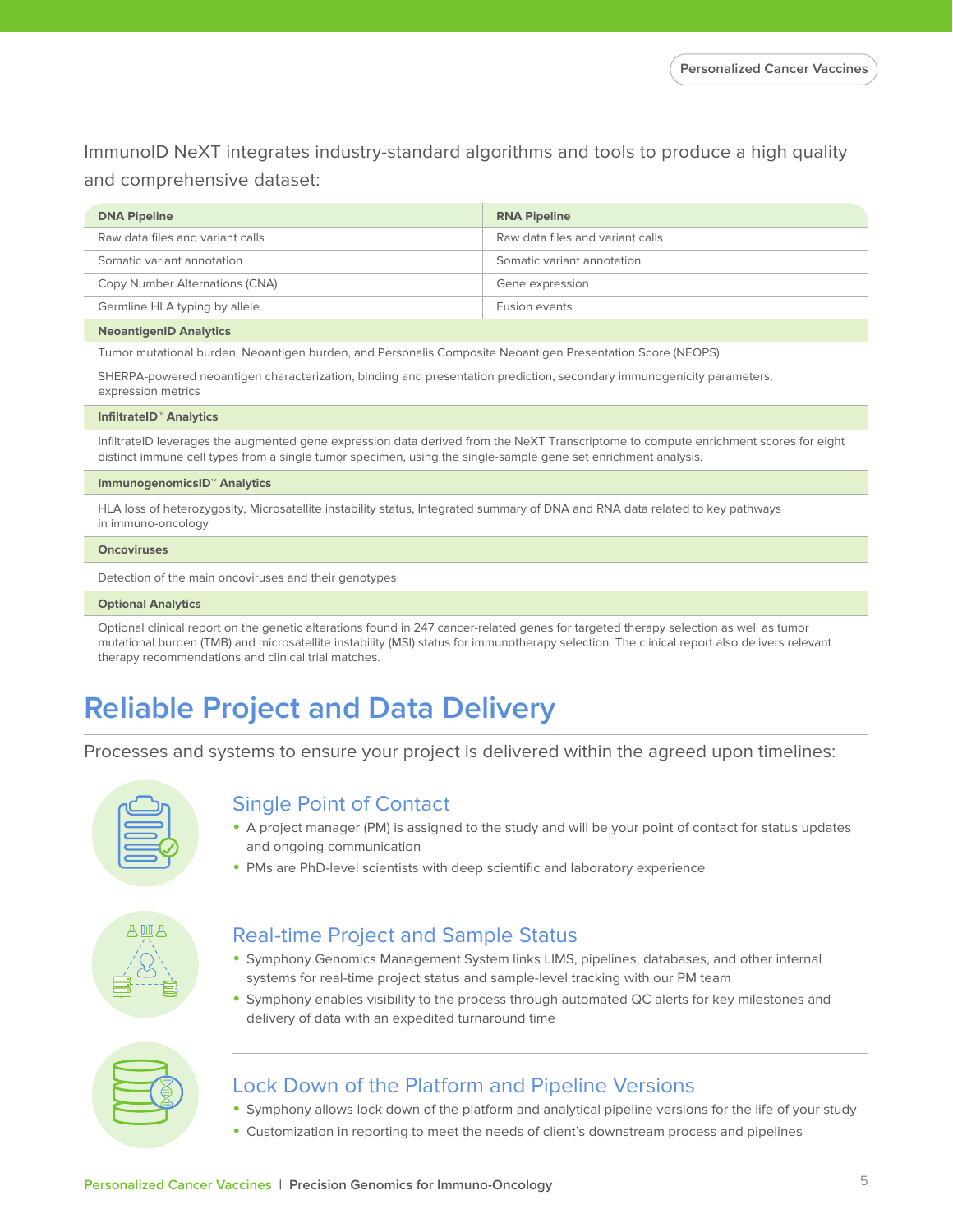

# Sample Arrival

ImmunoID NeXT requires paired ImmunoID NeXT requires paired tumor and matched normal tumor and matched normal analysis. analysis. The moment samples The moment samples arrive at our moment sumples unive at o CAP-accredited, CLIA-certified laboratory, the samples are given a unique sample ID and are tracked in LIMS and Symphony.

# 2. Sample Sparing Preparation **2** Sample Sparing Preparation

Our laboratory staff bring a wealth simultaneously to streamlir of operational expertise, allowing of operational expertise, allowing us to implement our optimized samplesparing method.

# **1 Sample Arrival <b>3** Quality Review **5**

Prior to sequencing, samples Prior to sequencing, samples undergo robust QC assessment. undergo robust QC assessment. automated automated automated to all alertic in the second to the second to the second to the second to the se Automated QC alert is provided to customers at key milestones in the process.

# **4** Sequencing

The NeXT Exome and NeXT Transcriptome assays run simultaneously to streamline processes and save time.

# 5. Analysis Analysis

Data is then processed through Data is then processed through our integrated analytical pipelines to produce a comprehensive is produce a comprehensive immunogenomics dataset.

#### echnical and Scientific  $S$ upport **6** Technical and Scientific

Upon data delivery, a Field Application Scientist is available to walk through the data with you, answer questions, and follow up with our scientific team as needed.

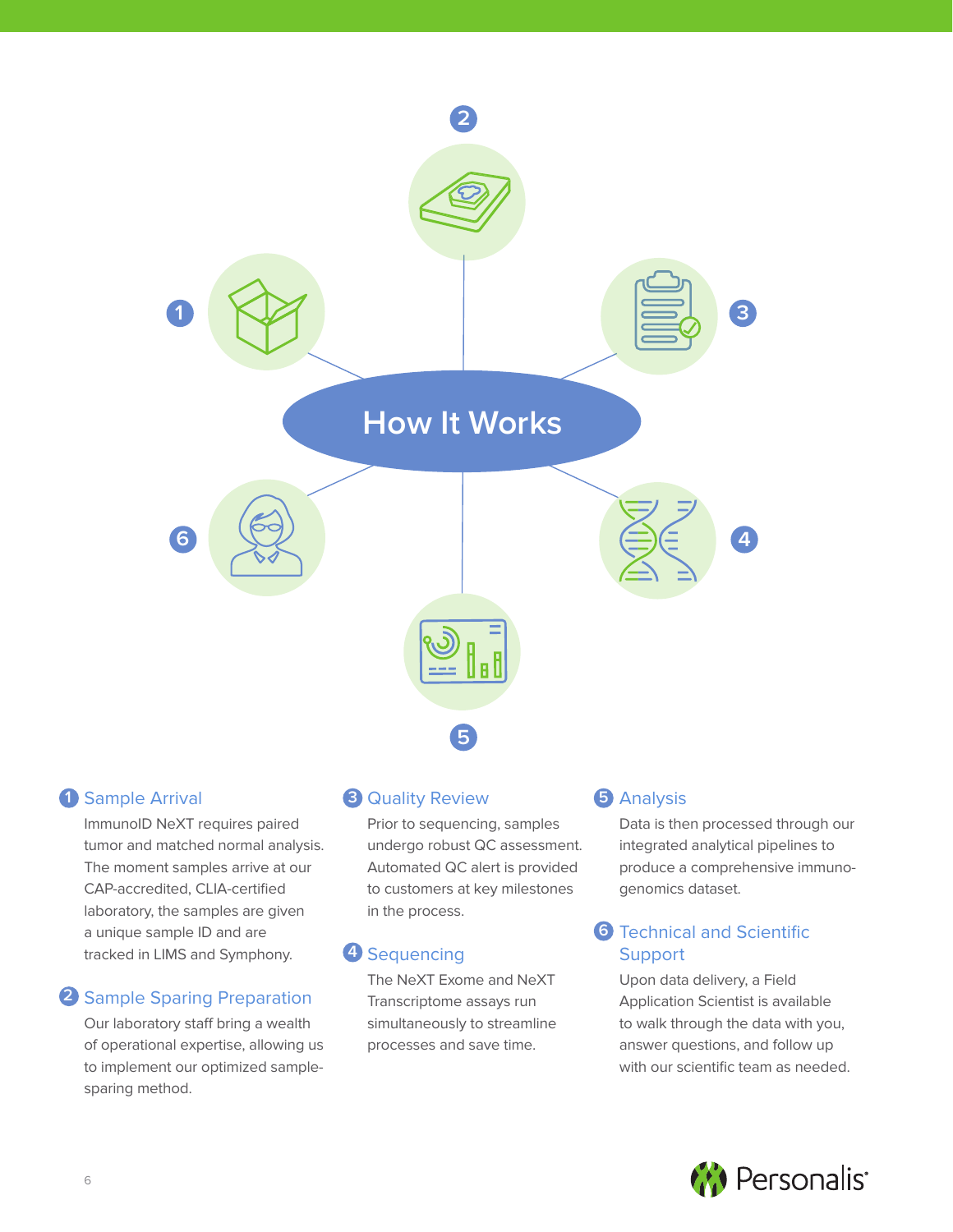# **Working Together For More Effective Neoantigen Based Cancer Therapeutics**

When you work with Personalis for personalized cancer therapy development, you get a team of scientific and operational experts who are focused on your success.

Unlike other genomics providers that require multiple specimens, or the shipping of specimens to additional partner labs, ImmunoID NeXT requires only one tumor sample and one normal sample—simplifying operations and decreasing risks.

ImmunoID NeXT provides enhanced coverage of all coding genes to help you identify neoantigens that would otherwise be missed by standard exome assays. We provide you with raw data and variant calls as well as enhanced computational analysis for deeper insights into tumor biology.

Through our broad platform, advanced analytics, and seamless project management we reliably deliver high quality immunogenomics data to better inform your clinical and translational studies.